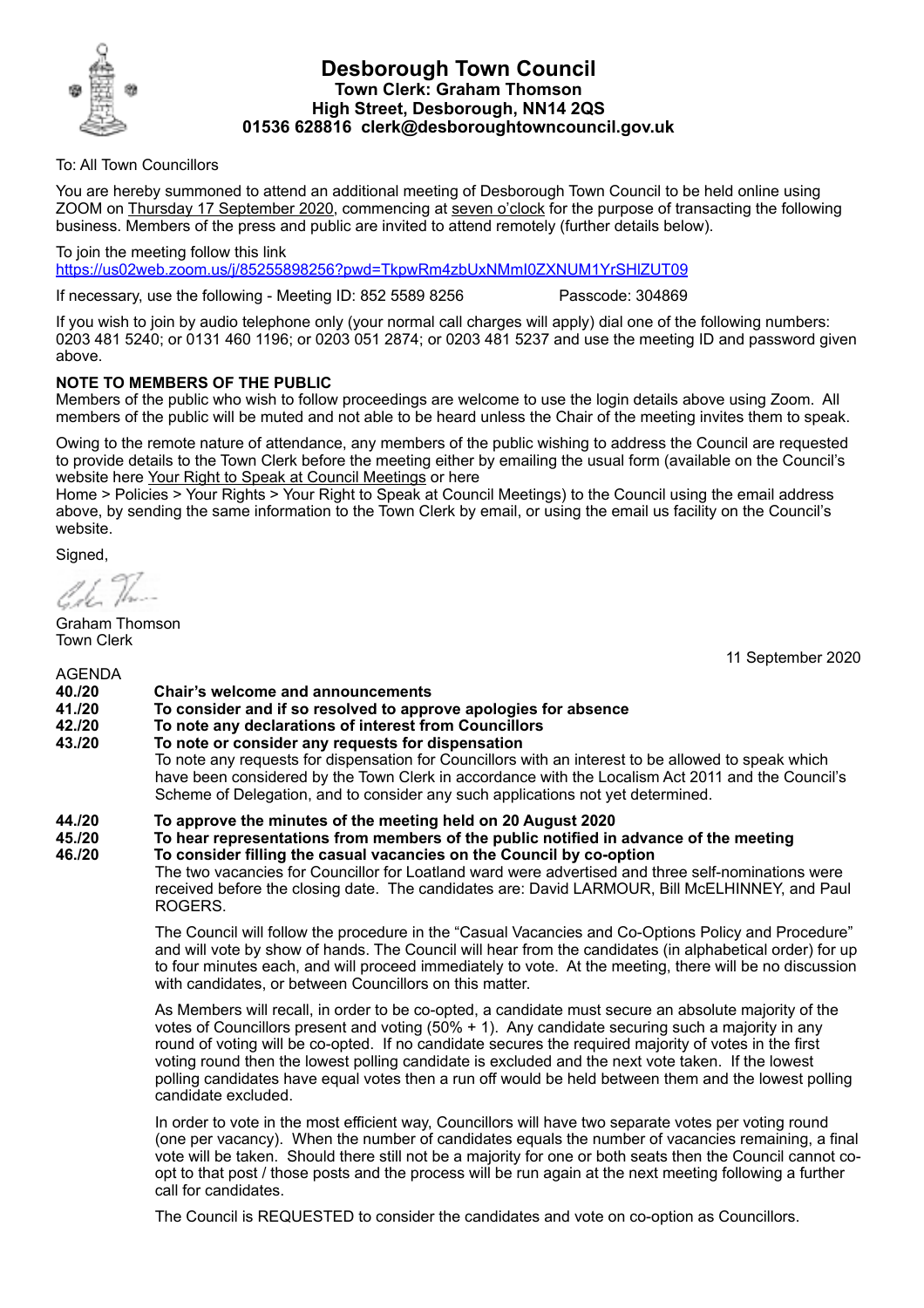## **47./20 Proposed one-way system and parking restrictions Gladstone Street / Nichols Street**

Addressed letters have been delivered to as many properties (residences and businesses) as possible which are likely to be directly affected by the proposed one-way system and parking restrictions. Recipients have been invited to respond by Thursday 1 October 2020 as follows:-

- *• Are you in favour of a one-way system covering Nichols Street and Gladstone Street?*
- *• Does the proposed plan meet your requirements?*
- *• If not, what would you suggest?*
- *• Please add any relevant information to support your response.*

It is hoped to collate and analyse responses in time for the October Town Council meeting, with a view to presenting these to Northamptonshire Highways and publishing the results on the Council's website. It should be noted that the Town Council's survey is not binding and that Northamptonshire Highways will have to carry out the statutory consultation in due course. The Council is REQUESTED to consider the matter.

### **48./20 To receive information about the condition of trees in Desborough**

An update on trees in various locations in Desborough will be given. The Council is REQUESTED to note the information.

#### **49./20 To consider the condition of Green Lane / Harrington Road bridleways**

As Members will know, the "little D" is a gated road formed of Green Lane which is Public Right of Way UC15 (bridleway), and the Harrington Road bridleway which is Public Right of Way UC14. It is believed that the bridleway is in a poor condition and the verges have encroached significantly making the bridleway difficult to traverse in places. Keeping the route clear and making sure vegetation does not encroach onto the route from the sides or above, bearing in mind the different clearances needed for users of different types of route, is the lawful responsibility of the landowner (believed to be the County Council). However, it has been confirmed that there is insufficient budget within the County Council to fund the clearance. It has been suggested that the clearance of the bridleway might be put forward for consideration as a project for the Probation Service's Community Payback Scheme. The Council is REQUESTED to consider the matter.

# **50./20 To note a report about vehicle movements into and out of the Rothwell North construction site**

The Council is usually notified about vehicle movements into and out of the construction site and any violations of the approved routes by HGVs. The most recent information is:-

- 17/08/2020 23/08/2020 7 violations inwards and 1 violation outwards
- 24/08/2020 30/08/2020 5 violations inwards and 1 violation outwards
- 24/08/2020 30/08/2020 5 violations inwards and 1 violation outwards

The attention of the developer has been drawn to a small number of issues over the month, especially relating to the return of pupils to the school.

The Council is REQUESTED to note the information.

#### **51./20 To consider arrangements for the 2021/2022 budget consultation**

As Members will recall, dates were set for budget consultations on Thursday 1 October (from 19:30 to 21:00) and on Saturday 3 October (from 10:00 to 11:30). Clearly it is not possible to hold physical meetings under the current COVID-19 restrictions although it is still possible to hold meetings online with Zoom. The Council is REQUESTED to consider arrangements for the consultation process.

### **52./20 To note the termination of the lease of the Pocket Park**

In accordance with the decision of the Council, notification was issued to Kettering Borough Council to terminate the lease of the Pocket Park. In accordance with the terms of the lease the termination date will be 4 January 2021 and the rent will be paid until then. The Council is REQUESTED to note the information.

#### **53./20 To receive a report on crime in the Town**

Details of the latest crime figures have been received and will be available on the Council's website [here.](https://desboroughtowncouncil.gov.uk/documents/02-09-2020-crime-figures/)

The Council is REQUESTED to note the information.

#### **54./20 To receive a report on vehicle speeds in the Town**

Details of the latest reports from the TVAS speed signs are available on the Council's website [here](https://desboroughtowncouncil.gov.uk/documents-base/vehicle-speeds-in-desborough/). The Council is REQUESTED to note the information.

## **55./20 To receive any reports on activity from Borough Councillors, the County Councillor, local groups and volunteers**

Any reports received will be circulated to Councillors. The Council is REQUESTED to note the information.

## **56./20 To receive updates, if any, on various matters**

Oral reports of any progress on the following matters will be given. The Council is REQUESTED to note the information.

- 56.1./20 Braybrooke Road Play area
- 56.2./20 Rothwell Road / Gold Street junction
- 56.3./20 Highway barriers (A576 railway bridge and High Street)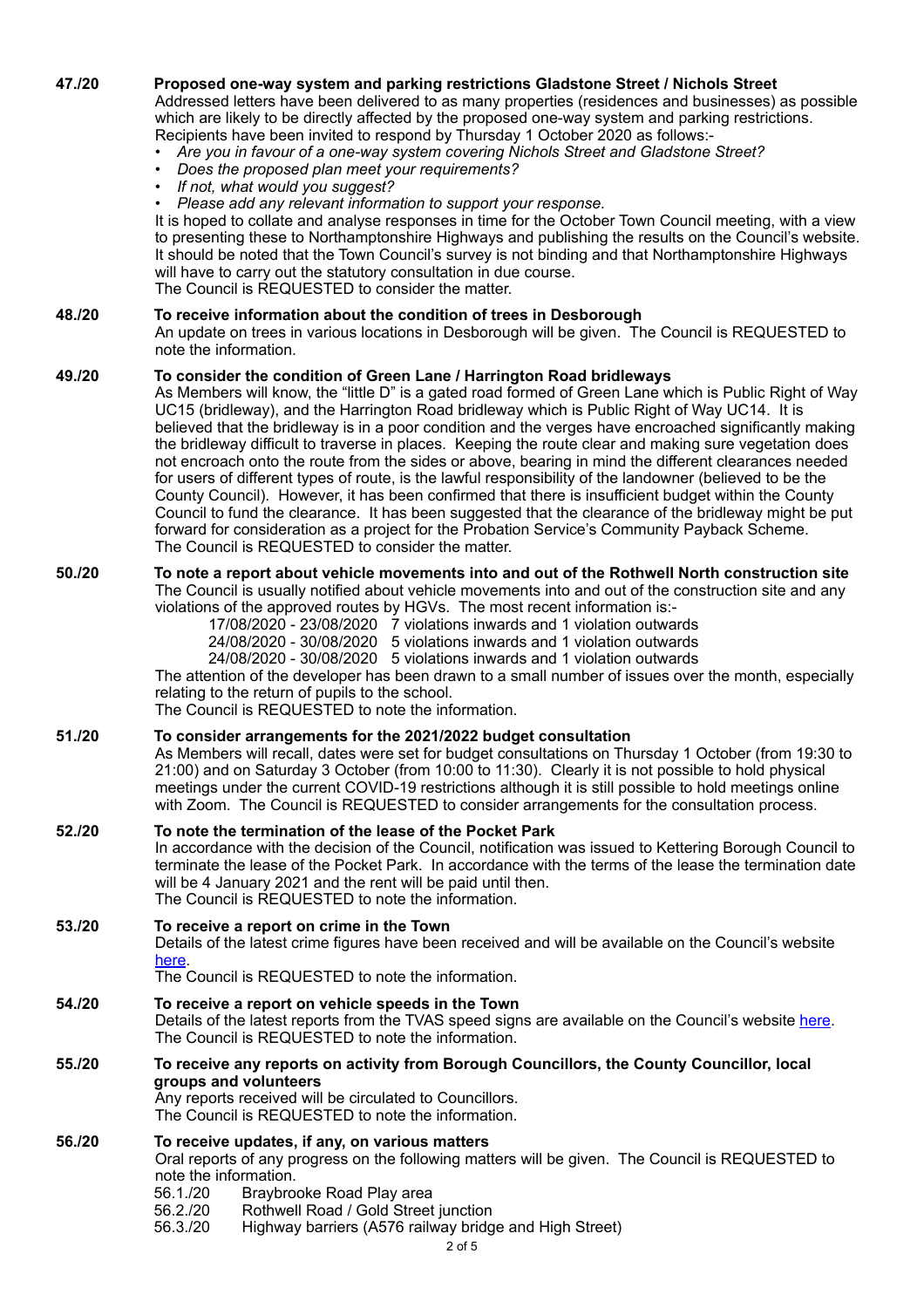- 56.4./20 Dunkirk Avenue play area<br>56.5./20 CCTV upgrade
- CCTV upgrade

56.6./20 Greenspace play area

- 56.7./20 Neighbourhood plan
- 56.8./20 Desborough market

#### **57./20 To receive and note the planning and licensing report and consider commenting on applications**

In accordance with the views expressed by Councillors, any comments which were uncontentious and uncontested were submitted to the relevant planning authority as set out in the report attached at Appendix A. The Council is RECOMMENDED to note the report and raise comment on any items not already submitted.

## **58./20 To confirm the Council's insurance arrangements for 2020/21**

The Council is entering the third year of a three year arrangement with Came and Company local Council insurance (which runs until November 2021). The arrangement fixes the premium subject to variation in line with any changes in the risk. The Council's Financial Regulations place the onus on the Responsible Financial Officer (RFO) to set up the Council's insurance arrangements to cover potentially high cost risks and meet statutory obligations. The RFO has provided information to Came & Co in line with the Insurance Act 2015 and provided a fair presentation of the risk, the changes in the current year and the changes expected in the coming year. Came & Co has confirmed that renewal terms will be offered during October 2020 and a mid-term adjustment undertaken as necessary. The Council is RECOMMENDED to note the report.

## **59./20 To receive the finance report**

The Council is RECOMMENDED to approve the report (Appendix B).

#### **60./20 To consider and if so resolved to approve accounts for payment and to note those made in accordance with the scheme of delegation**  The report set out at Appendix C details those invoices and payments for payment, those authorised in accordance with the scheme of delegation, and those where payment is by continuous authority. Details in the report will be updated before the meeting as information is received. The Council is RECOMMENDED to approve the payments.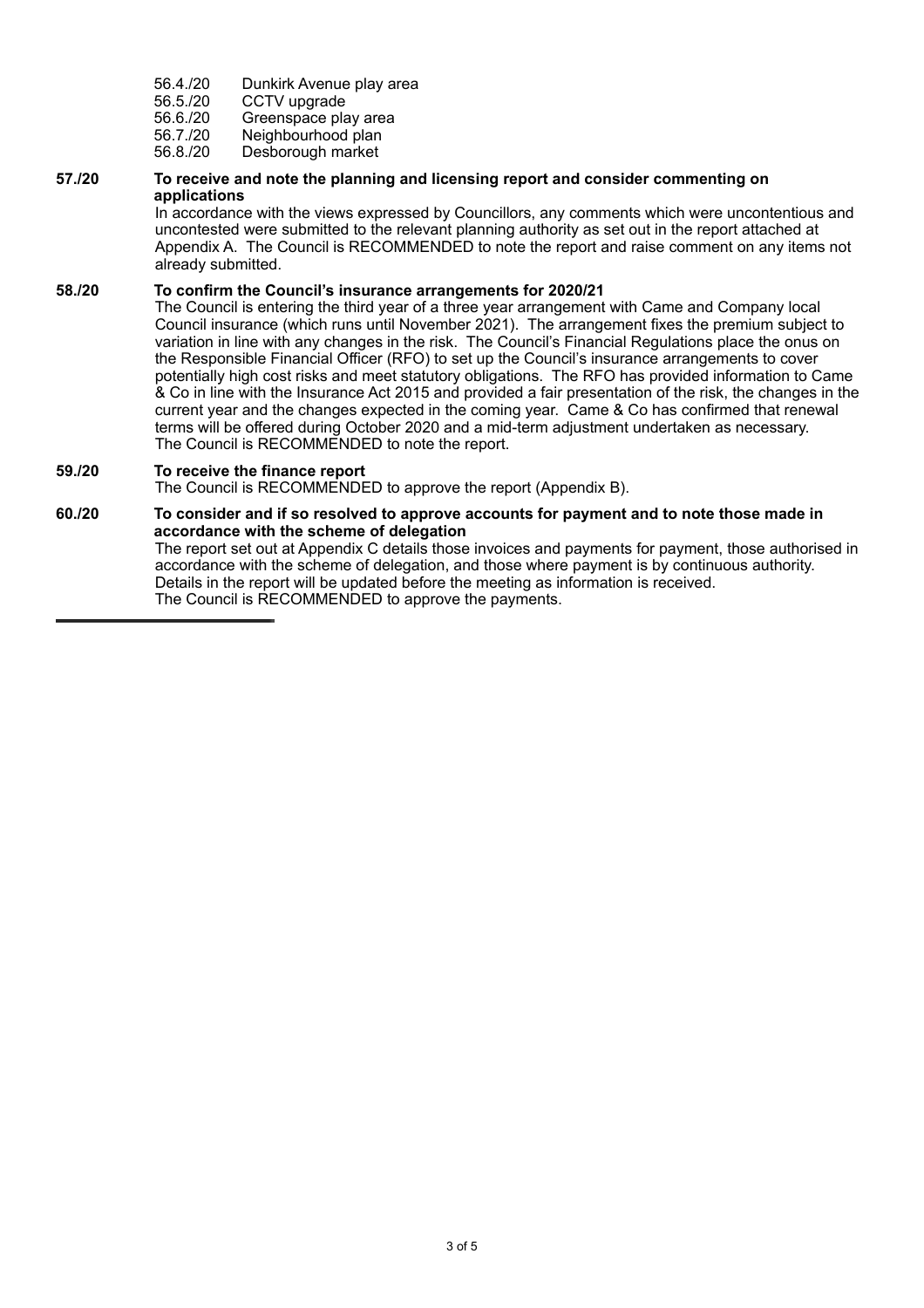#### **Desborough Town Council 17 September 2020**

### **Planning and Licensing Matters**

### [KET/2020/0488](https://www.kettering.gov.uk/planningApplication/130002)

BP Desborough SF Connect, Bear Way, Desborough Installation of electric vehicle charging bays and 2 no. floodlights with associated works

#### [KET/2020/0585](https://www.kettering.gov.uk/planningApplication/130008)

21-23 Church View Road (land at), Desborough Variation of condition 2 of KET/2020/0092 in respect of approved plans

#### [KET/2020/0516](https://www.kettering.gov.uk/planningApplication/129971)

141 Braybrooke Road, Desborough Single storey side extension

#### [KET/2020/0596](https://www.kettering.gov.uk/planningApplication/130033)

B8").

6 St Anthonys Walk, Desborough Variation of condition 2 of KET/2019/0333 in respect of amendments to glazing on the ground floor

#### **New application (outside Desborough Town Council area)** [KET/2020/0543](https://www.kettering.gov.uk/planningApplication/129967)

Eckland Lodge Business Park, Desborough Road, Braybrooke s.73 Application: Variation of condition 3 of KET/2018/0655 in respect of use class ("Unit A2 (202 square metres GIA) shall only be occupied by Domnic Fitness as a public Gym facility. Should Domnic Fitness either not occupy or vacate this unit, the unit shall be used only for purposes falling within use classes B2 or

## **Planning - Appeal against Enforcement Notice**

[APP/L2820/C/19/3240085](https://acp.planninginspectorate.gov.uk/ViewCase.aspx?caseid=3240085)

Land at Greenfields Top Field, Braybrooke Road, Braybrooke, NW14 2LJ

The Borough Council issued an enforcement notice in response to a material change of use from agricultural land to a mixed use of agriculture and the stationing of a mobile home to facilitate a carpentry workshop, manufacturing of bee hives and storage of ancillary equipment, all without planning permission.

## **Planning - Discharge of S106**

The planning consent for the [Gaultney Farm development](https://plandocs.kettering.gov.uk/kbc_ft2.php) (The Grange) in 2001 had various S106 requirements. One particular obligation is outstanding. Tata Steel (UK) Ltd (successor in title to Corus UK Ltd) has asked for this obligation to be discharged which means that it would no longer be a requirement.

In summary, the remaining requirement is that the developer sells up to one acre of land specifically for use as car parking for a railway station in Desborough should one receive planning consent by 15 October 2021. That means if there is no planning permission for a Desborough Railway station by October next year then the provision falls. The Council is not aware of any current realistic plans for such a station.

The deadline for the Council to respond to the discharge request was before the Council meeting. In accordance with the Planning and Licensing Policy, and following consultation with Councillors, the Town Clerk submitted a response on behalf of the Council in line with the wishes of the majority of Councillors expressing a view, as follows:-

*"Desborough Town Council wishes to object to the proposed modification and discharge of the planning obligation of Tata Steel (UK) Limited (formerly Corus UK Limited) under Section 106 of the Town and Country Planning Act 1990 entered into on 22 May 2003.* 

*"The obligation is to sell up to one acre of land specifically for use as car parking for a railway station in Desborough should one receive planning consent. The final date that this can be triggered is 15 October 2021.* 

*"Whilst the Council is not aware of any current plans for such a railway station, it is painfully aware to all of us that the world has changed drastically this year:-*

- *timescales have changed and shortened beyond any imagining: witness the Nightingale hospitals;*
- public services have been funded with a renewed interest in public transport:
- *very recent pronouncements from Downing Street about removing planning restrictions to speed up development;*
- *the Government's declared plans to build infrastructure projects (such as a Desborough railway station) as soon as possible.*

*"Given that the obligation was for twenty years and there is only just over one year remaining, it seems preemptory to discharge the obligation at this point."*